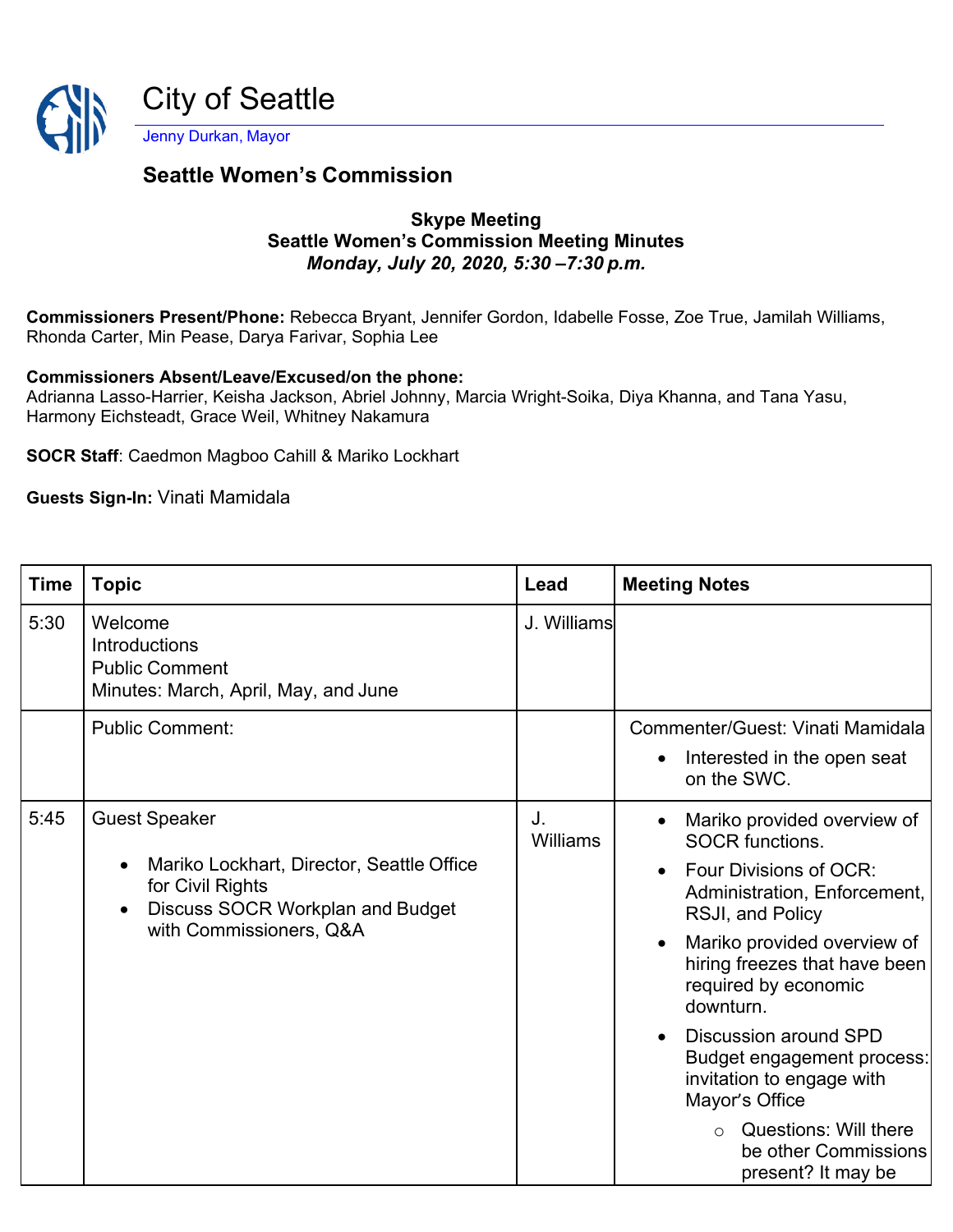|      |                   | easier to have the CPC or<br>other Commissions<br>present.<br>Certain<br>$\bullet$<br>commissions<br>offered to help<br>support these<br>sessions. Others<br>wondered whether<br>the Mayor was<br>committed to having<br>these meetings.<br>Proposal to have an<br>$\bullet$<br>ad hoc committee |
|------|-------------------|--------------------------------------------------------------------------------------------------------------------------------------------------------------------------------------------------------------------------------------------------------------------------------------------------|
| 6:15 | Vote on new chair | Nominated:<br>Darya                                                                                                                                                                                                                                                                              |
|      |                   | Rhonda                                                                                                                                                                                                                                                                                           |
|      |                   | Sophia                                                                                                                                                                                                                                                                                           |
|      |                   |                                                                                                                                                                                                                                                                                                  |
|      |                   | Harmony: Motion to vote<br>everyone in:                                                                                                                                                                                                                                                          |
|      |                   | Idabelle: Seconded motion<br>to vote everyone in.                                                                                                                                                                                                                                                |
|      |                   | All in favor to vote in slate<br>of co-chairs.<br>Ayes: Harmony, Idabelle, Zoe,<br>Rhonda, Whitney, Darya,<br>Jamilah, Sophia, Rebecca, Min,<br>Jennifer,<br>Nay: Zero Nays<br>Motion passed. Full slate of co-<br>chairs voted in.                                                              |